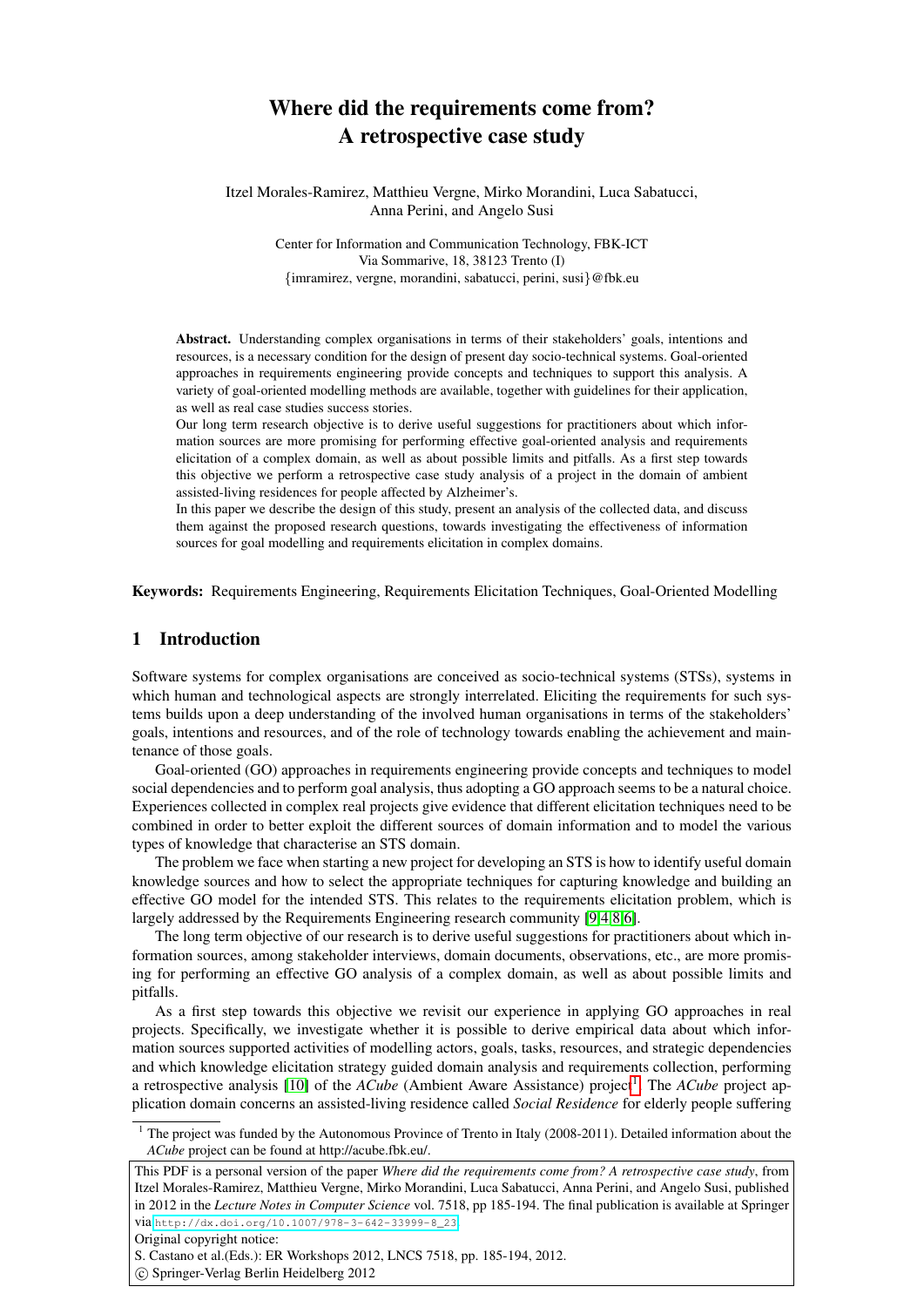

<span id="page-1-1"></span>Fig. 1. A vision of the *ACube* system

Alzheimer's disease, who need continuous but unobtrusive monitoring of a variety of health-related issues. Worth mentioning is the heterogeneity of the stakeholders of social residences, including patients and their relatives, social workers, managers of the sanitary structure and nurses.

In our study, we perform a retrospective analysis of the project documentation, including the elicitation techniques, the trace links between requirements and goals, and the elicited set of requirements. This analysis is guided by three research questions. Moreover, two authors of this paper, who were acting as project analysts, were available for clarifying findings to the authors performing this project review.

The paper is organised as follows. In Section [2,](#page-1-0) we give an overview of the *ACube* project and of the requirements elicitation process that was adopted. In Section [3](#page-3-0) we sketch the design of the proposed empirical analysis and the possible measures, to investigate on the use of the different information sources in GO modelling of a complex domain. First findings, extracted from the available documentation, are presented and discussed in Section [4.](#page-4-0) Related work is presented in Section [5,](#page-6-2) while Section [6](#page-6-3) draws the conclusions and points out future work directions.

## <span id="page-1-0"></span>2 The *ACube* project

The *ACube* project aimed at developing an advanced, generic monitoring infrastructure for Assisted-Living, able to monitor in a uniform, adaptive, and high quality manner the patients of a social residence, the environment and its operators, and the ongoing activities, thus realising a highly developed smart environment as a support to medical and assistance staff.

The solution developed in the project exploits low energy consumption wireless networks of sensors and actuators. The resulting system, sketched in Figure [1,](#page-1-1) is based on: a set of sensors and actuators, which are distributed in the environment — e.g. microphones, cameras and alarms — or embedded in patients' clothes — e.g. biological sensors for ECG (see label (a) in Figure [1\)](#page-1-1), and algorithms devoted to the higher level functions to assess monitored data and discover critical situations (see label (b) in Figure [1\)](#page-1-1), which trigger configured actuators (d) or alarms calling for human operator intervention (e). All events are recorded for later debriefing by human operators. The communication infrastructure is designed for a high degree of configurability allowing to add new sensors to the system or to dynamically switch on and off sensors and actuators to save energy. This technology should allow an unobtrusive monitoring of the social residence guests.

#### 2.1 Requirements Elicitation Artefacts and Process

In *ACube* an activity of paramount importance was the analysis of the requirements of the system, with the need of managing the trade-off between cost containment and improvement of quality of services in a specialised centre for people with severe motor or cognitive impairments, such as a social residence for elderly people. The project consortium had a multidisciplinary nature, involving software engineers, sociologists and analysts. Moreover, social residence professionals representing end users were directly engaged in design activities.

The joint use of both approaches User Centred Design [\[3\]](#page-6-4) and Goal Oriented Requirements Engineering [\[5\]](#page-6-5) allowed us to manage the multidisciplinary knowledge between stakeholders by balancing their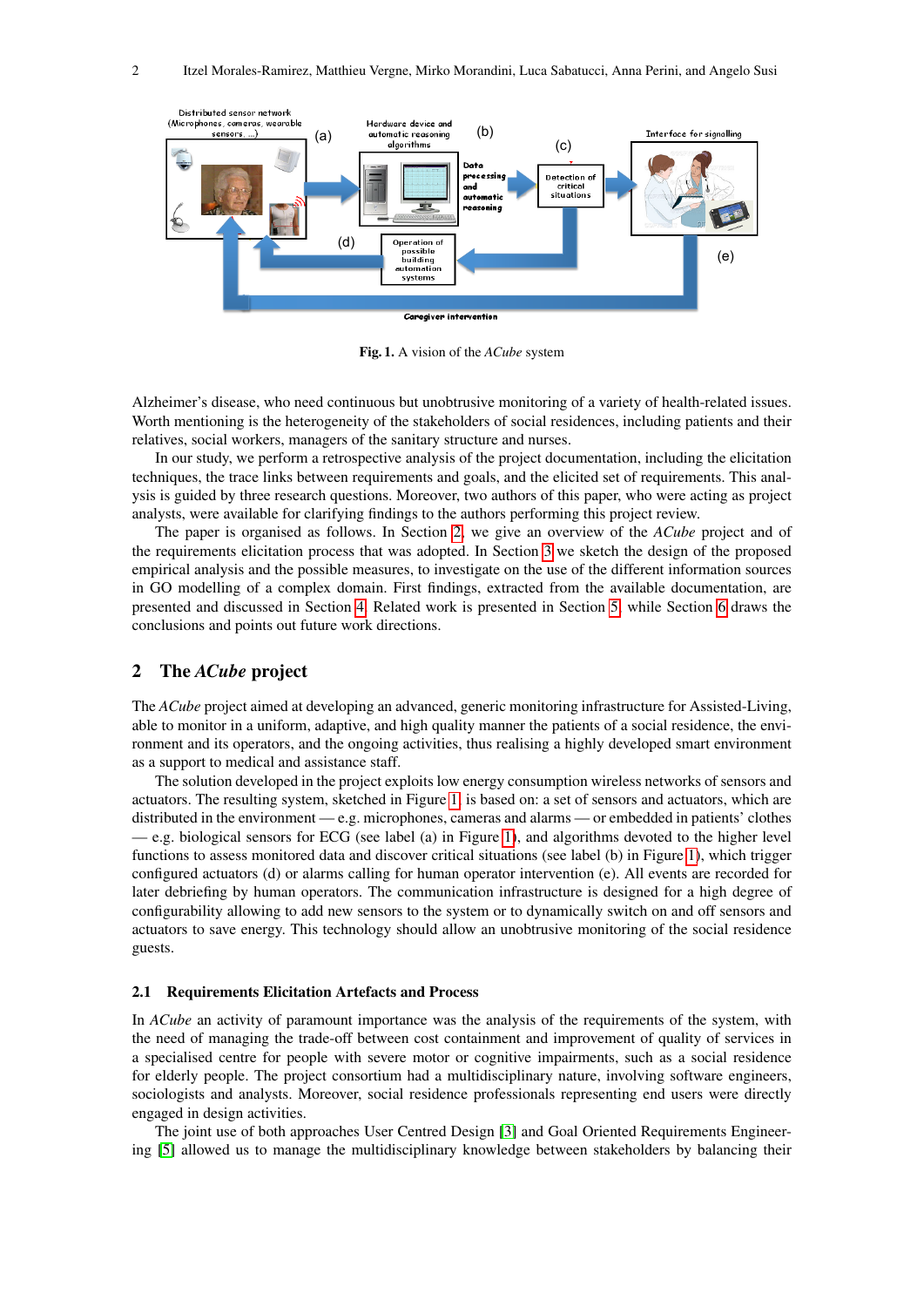

<span id="page-2-0"></span>Fig. 2. A sketch of the *ACube* requirements elicitation and validation process.

needs and technical constraints, and in parallel by ensuring the validity, completeness and traceability of requirements. The requirements analysis phase of the project had a strict deadline of six month due to the schedule of the project, after which the technological team received the requirements in order to start the development.

The major sources of information in the project were the interviews with the domain stakeholders (in particular operators, doctors and managers), brainstorming sessions and domain document, such as the *Carta dei Servizi*, which describes the services the social residence is committed to give to the patients and to their families (such as reports on the condition of the patient) and the major activities to be performed to set up these services.

The major results of the elicitation and analysis phase were the definition of four different macroservices that the *ACube* system might provide: (i) "localisation and tracking of the patients and operators in the residence", (ii) "identification of the behaviour of the patients", (iii) "coordination of caregivers activity with a (semi) automatic report system" and (iv) "therapy management and administering".

Out of these scenarios and of the Tropos requirements diagrams a set of functional and non-functional requirements was generated. A first validation session was held with 27 researchers. A second validation session was organised with some of the stakeholders, including 3 managers and 8 operators of nursing homes previously involved in the early exploration phase. The goal of these sessions was the assessment of the validity, acceptability and feasibility of the requirements.

Most of the techniques and information sources used during the project, for eliciting, collecting and modelling data, belong to user centred design approach as well as goal oriented technique. In particular, we performed *an analysis of the existing documentation*, conducted *interviews* with domain stakeholders, led *brainstorming* to have feedback on the analysis of the domain and on the envisaged solutions, and modelled the domain via *goal-oriented requirements engineering* technique, by adopting the Tropos methodology [\[5\]](#page-6-5).

The process followed in *ACube*, sketched in Figure [2,](#page-2-0) involves three roles — Users, Analysts, and Technologists — and can be divided into five main phases [\[7\]](#page-7-3).

*Analysis of the domain*. Here a first activity of *analysis of the existing documentation* was performed, in particular of the domain document (see label "1" in Figure [2\)](#page-2-0). Moreover, *unstructured and structured interviews* (also via questionnaires) with managers, doctors and caregivers were performed. In particular three representative sites (of different sizes) were selected for the research, resulting in 4 interviews with managers and 8 interviews with caregivers. The objective was to gather data directly from the context, to keep the richness of the data and avoid abstraction at the requirements level of the analysis, and to make analysts and stakeholders collaborate in understanding the domain.

*Data interpretation and modelling*. The data interpretation and modelling performed by the analysts, via goal oriented techniques, is the step in which data coming from the domain is shared across the team and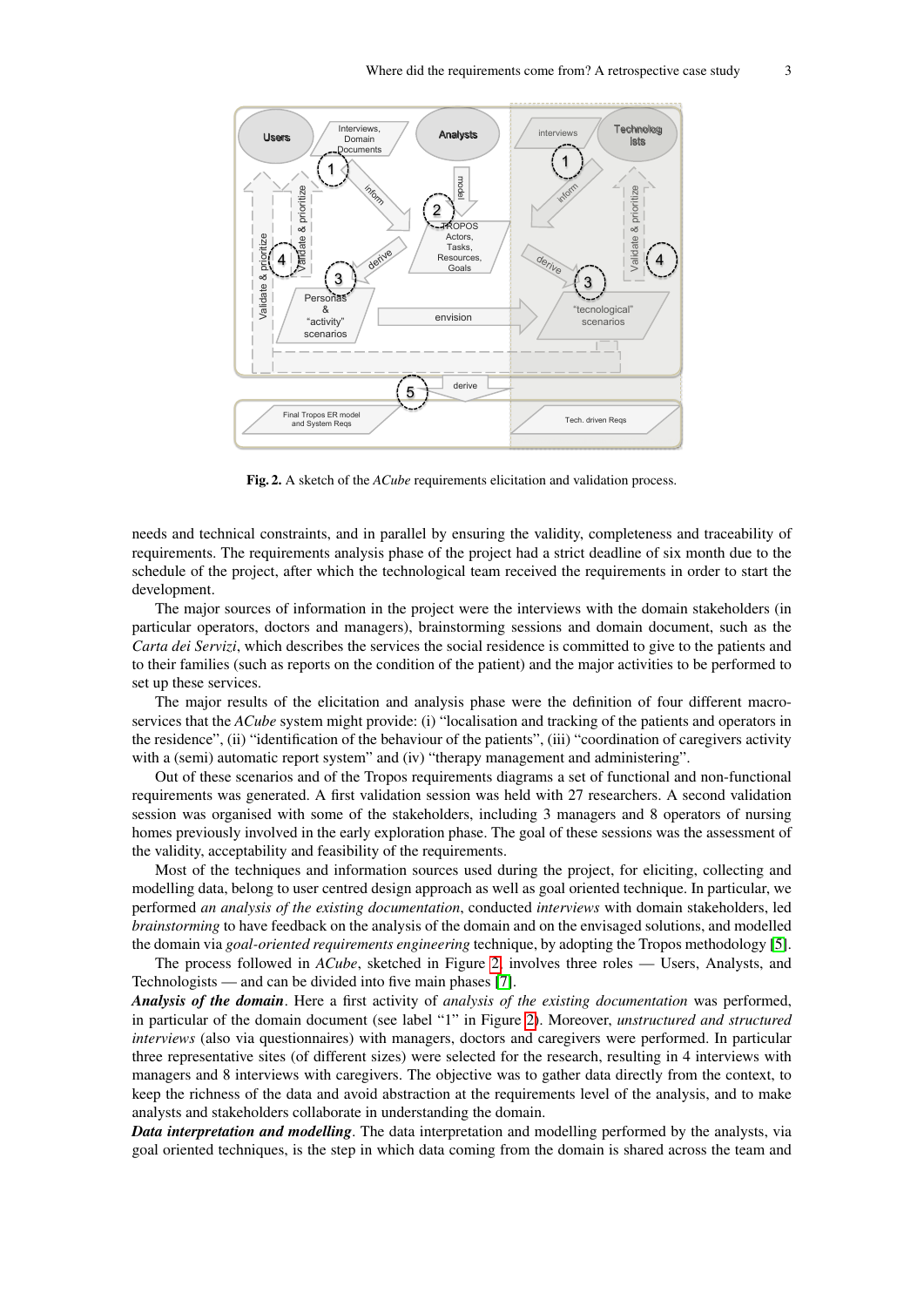becomes knowledge (label "2" in Figure [2\)](#page-2-0). In our process, data interpretation was concurrently carried out in a twofold way: (i) domain context analysis, and (ii) early requirements phase of Tropos to model retrieved information and to state hypotheses about the existence of entities (mainly goals and actors). Here the Tropos early requirements phase was executed in four iterations characterised by an increasing precision of the model and the reduction of open points that were clarified by using other techniques. The previous versions of the Tropos model were a source of information for the analysts to refine the subsequent versions. *Specification of user (activity) and technological scenarios*. To obtain feedback from users and technologists, user scenarios were also used to envisage the technological scenarios (label "3").

*Feedback via brainstorming sessions from both stakeholders of the domain and researchers*. This activity allowed to confirm the validity of the retrieved models via feedback, from the domain stakeholders and researchers, and new iterations of contextual inquiry and questionnaires (label "4").

*Retrieve system requirements and technical requirements*. The model and list of requirements were released together with the final version of the Early and Late Requirements Tropos model (label "5" in Figure [2\)](#page-2-0).

In the following we focus on the part of the process on the left in Figure [2,](#page-2-0) involving the interaction of users and analysts for the specification of system requirements.

# <span id="page-3-0"></span>3 Empirical Study Design

We perform a retrospective analysis of the *ACube* project by evaluating the available documentation along the following three questions:

- RQ1. Which information sources, among stakeholder interviews and domain documents, are relevant for the different types of knowledge captured in early-requirements goal models?
- RQ2. How did the different information sources contribute to model elements in different abstraction levels of a GO model?
- RQ3. In which way did goal models and information sources contribute to the elicitation of system requirements?

Measures. To investigate the first research question we use a quantitative analysis of a set of project's requirements artefacts, complemented by clarifications on specific aspects, which were asked directly to two project analysts. The quantitative analysis is carried out on the output of the *ACube* early requirements model delivered as tables with lists of entities, which were validated by domain stakeholders, and on the trace links from goal model elements to information sources, which were recorded during requirements analysis. We try to understand the major information sources for the elicitation of these elements, among the eight recorded interviews with domain stakeholders (2 managers, 1 nurse, 3 social workers, and 2 specialised collaborators), the available domain document, here the *Carta dei Servizi* of the social residence, and a preliminary version of an early requirements model. Moreover, the goal analysis itself, performed iteratively by organising goals and putting them in context, is an important source for new goal model elements. By analysing the trace links between goal model elements and the information sources, we count how many goals can be traced back to one or more among the above 10 information sources. We repeat this counting for actors, tasks, and resources. When no trace links were found, the original analysts are asked for clarifications.

The second research question is approached by trying to rebuild the early requirements goal model, with its hierarchies and dependencies, from the available goals and actors lists. Associating this goal model with the information sources and analysing the positions of the goals which emerged during the iterative construction of the goal model (source *Tropos ER model* in Table [1\)](#page-4-1), detailed conclusions can be drawn on the goal-oriented elicitation process.

To analyse the third question we consider the early-requirements goal model, which has been validated by domain stakeholders, and the list of 78 requirements (of which 57 are functional) as the output of the ACube requirements elicitation process<sup>[2](#page-3-1)</sup> illustrated in Figure [2.](#page-2-0) For each requirement we check the recorded links to goals in the validated early requirements model and transitively obtain the underlying information source. An analysis of the distribution of sources, actors, goals and plans is then made, to draw conclusions on the elicitation process. If there are no recorded links, we consider the following cases: i) check if the

<span id="page-3-1"></span><sup>&</sup>lt;sup>2</sup> Notice that for this study we are not considering the technological requirements, which are also part of the output of *ACube*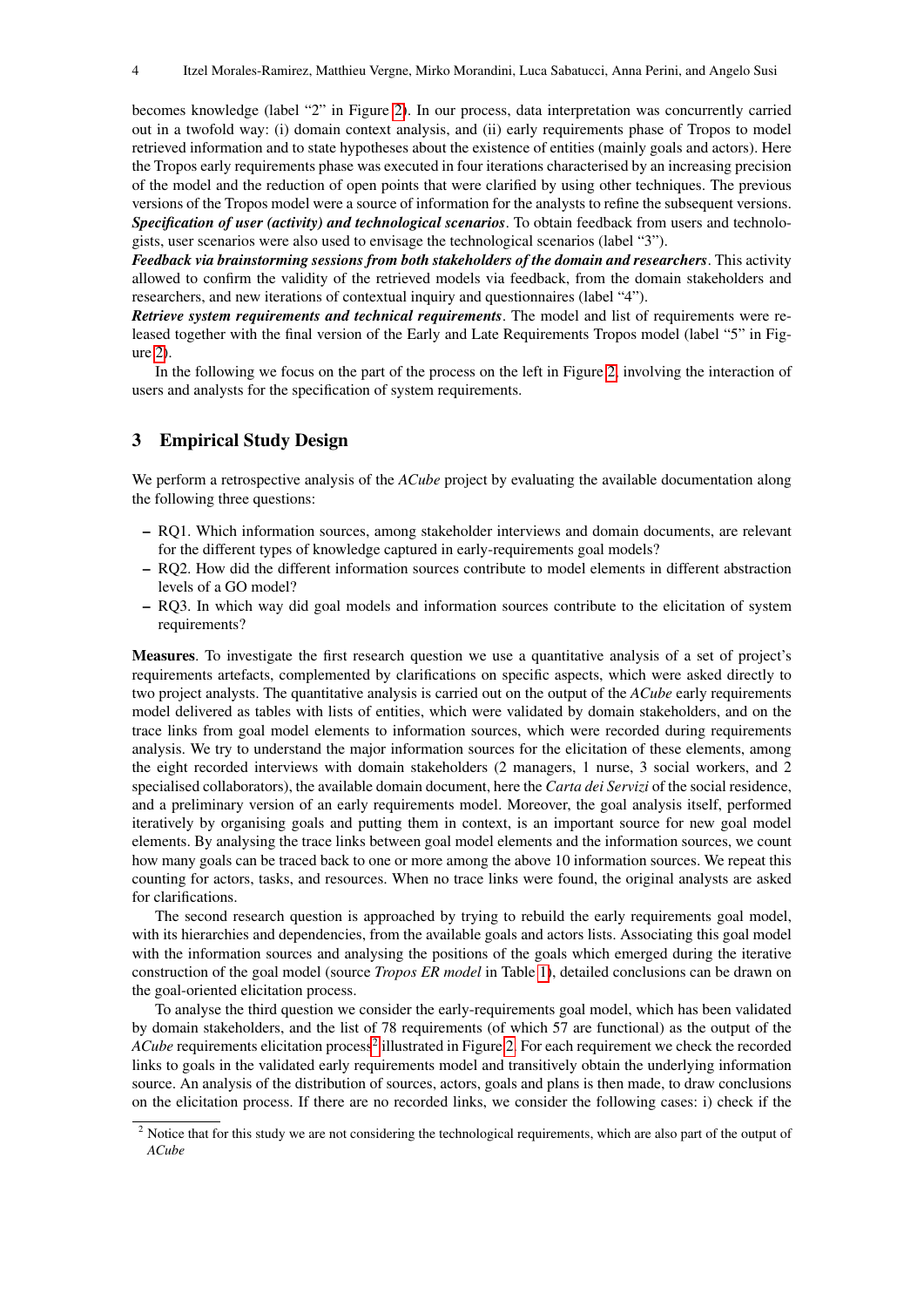| Information source                                | Goal model elements activities resources goals sum |    |    |    |    |
|---------------------------------------------------|----------------------------------------------------|----|----|----|----|
| Domain Document Carta dei Servizi                 |                                                    |    | 24 |    |    |
| <b>Interviews</b>                                 |                                                    | 18 | 15 | 18 |    |
| Tropos Early Requirements Model                   |                                                    |    |    |    |    |
| Total number of elements used in the Tropos model |                                                    | 20 | 27 | 19 | 90 |
| Elements found using more than one source         |                                                    |    |    |    |    |

<span id="page-4-1"></span>Table 1. Contribution of information sources for modelling the Tropos elements

requirement refers to a task in the model, whose trace link was not recorded because an explicit means-end relationship between the task and a goal in the model was missing, or ii) enquire the analysts about possible mistakes.

#### <span id="page-4-0"></span>4 Data and Analysis

We follow the analysis of the available *ACube* documents as described in the Section [3](#page-3-0) and document the results.

The number of Tropos actors, tasks, resources and goals retrieved from the various information sources: from domain document (*Carta dei Servizi*), from interviews, and during the Tropos Early Requirements analysis, are reported in Table [1.](#page-4-1) The total number of entities, and the number of model entities that have more than one source, are also recorded. In general, in the analysed social residence domain, interviews produced the major part of elements in the early-requirements goal model.

Looking deeper at the results, we notice however that, for the activities to be performed, the domain document was the major source of information. This finding can be explained considering the fact that the activities represent services that are offered by the actors of the residence to the patients and to the external actors (such as families and control authorities), which are prescribed at the organisational and governmental level and that are mainly reported in the *Carta dei Servizi*. The remaining activities, extracted via interviews, are mainly internal and are necessary to provide the services described in the documents.

Regarding the actors, only few of them are extracted from the domain document, since a social residence has the freedom to establish by itself several roles in the organisation, and only few roles are fixed at governmental or institutional level. Looking at the single interviews, most actors are added in the first two (held with the coordinators of the structure), which seems reasonable, since these stakeholders know the organisational structure at best. In contrast, most interview partners mentioned resources needed for their work, thus they were added to the domain model quite uniform throughout the interviews.

Concerning the goals, they were retrieved from various sources, in particular from the interviews with the coordinators. However, also a specialised worker, the physiotherapist, gave rise to nearly 15% of the goals, while the social workers did not directly help to reveal new goals. Twelve goals were retrieved indirectly, during the goal analysis phase (i.e. in the Tropos Early Requirements Model). With the following analysis we are able to specify their source more precisely.

For answering to the second research question, we rebuilt the early requirements goal model, collecting the textual information available and the recorded goal dependencies, and annotating the artefacts with their original information source. Both the high-level goals and the leaf tasks (*activities*) are discovered already through interviews and domain document. Out of the 12 goals which emerged only during the analysis, 7 were internal goals added to create links between tasks and high-level goals, and the 5 remaining goals were introduced bottom-up, as motivation for an activity. The mix of top-down and bottom-up elicitation confirms the method proposed by Giorgini et al. [\[5\]](#page-6-5), in contrast to previous guidelines.

From this analysis we can also state that the various layers of the goal model have been built exploiting the sources of information as reported in Figure [3:](#page-5-0) while the top and bottom layers of the model have their source mainly in domain document and interviews, the internal parts are often tacit knowledge [\[8\]](#page-7-1), which seems either too "obvious" or too "abstract" to the stakeholders, and has thus often to be discovered by the analyst during goal modelling.

For answering to the third question we analyse the requirements document provided as output of the *ACube* project, which defines specific goals as the *motivation* for requirements. Joining information sources, requirements and the goal models obtained in the precedent analysis, we obtain an overview over the sources involved in the elicitation of requirements and the distribution of the various artefacts, which leads to various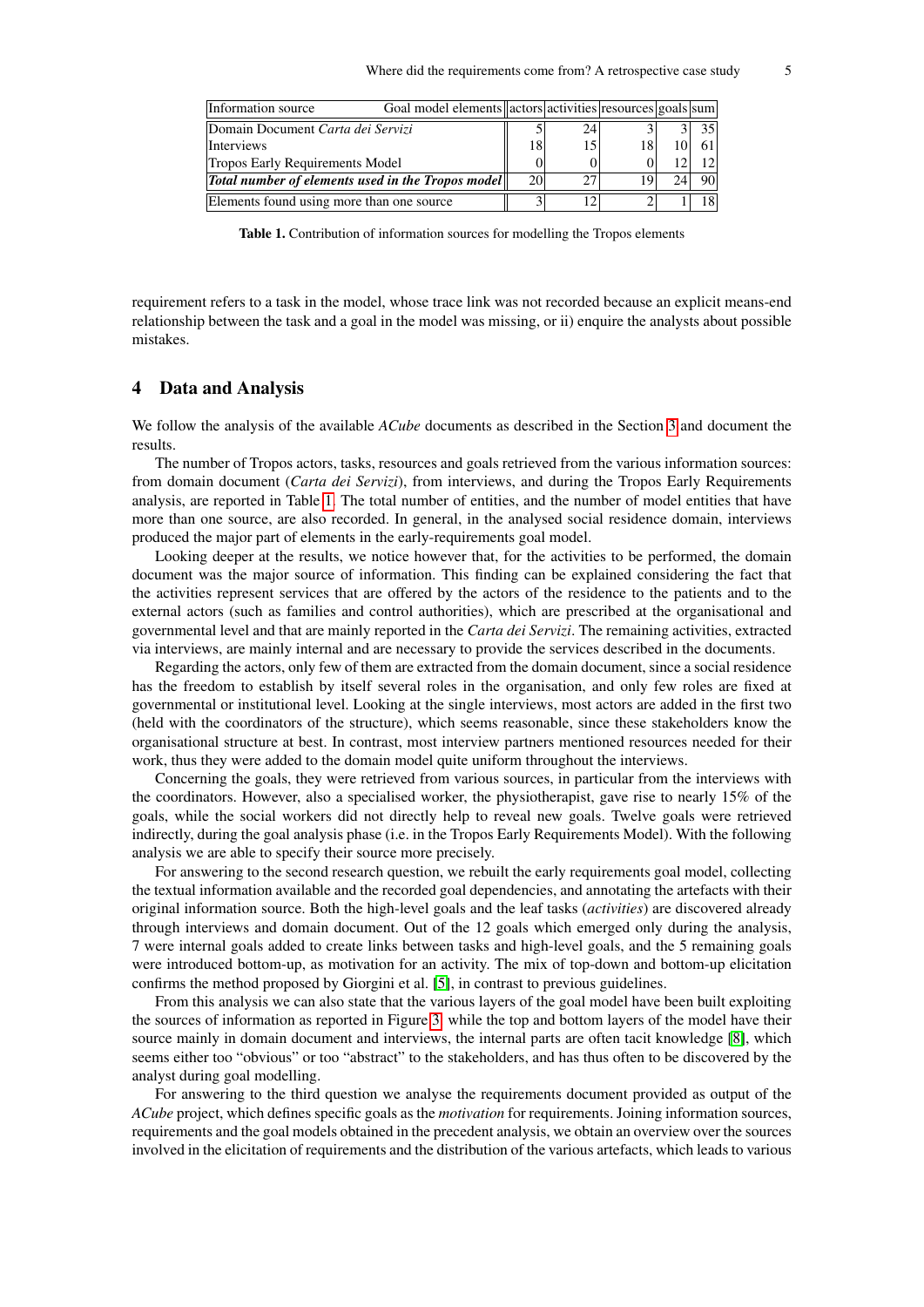

<span id="page-5-0"></span>Fig. 3. Excerpt of a Tropos diagram representing a nursing home, with an explanation of the various goal model elements and the associated major sources of information in *ACube*.

| Goal                                                           | Actor                                        | Source                 | # of functional req. |
|----------------------------------------------------------------|----------------------------------------------|------------------------|----------------------|
| G01 (provide nursing care)                                     | A10 (social operator) Interv. to coordinator |                        |                      |
| G07 (guarantee safety)                                         | A10 (social operator) Interv. to coordinator |                        | 13                   |
| G09 (optimise resources)                                       | A03 (responsible)                            | Interv. to responsible |                      |
| G10 (intervene promptly)                                       | A10 (social operator) Interv. to physiother. |                        |                      |
| G14 (improve the quality of service)                           | A03 (responsible)                            | Early Req. analysis    |                      |
| G15 (guarantee continuity of the service)                      | A03 (responsible)                            | Early Req. analysis    |                      |
| G16 (promote teamwork)                                         | A03 (responsible)                            | Early Req. analysis    |                      |
| G17 (promote service personalisation)                          | A03 (responsible)                            | Early Req. analysis    |                      |
| G21 (manage emergency situations)                              | A07 (medical doctor) Early Req. analysis     |                        |                      |
| G22 (provide clinical surgery)                                 | A07 (medical doctor) Early Req. analysis     |                        |                      |
| G23 (guarantee continuity of clinical surgery) A15 (relatives) |                                              | Carta dei Servizi      |                      |
| G27 (manage clinical emergency)                                | $A04$ (guest)                                | Early Req. analysis    |                      |
|                                                                |                                              | Total                  | 57                   |

<span id="page-5-1"></span>Table 2. Goals with the relative actors and sources, together with the number of requirements in which they are cited as motivation (only goals with a number of requirements  $\geq 1$  are shown) – translation from Italian.

observations. Table [2](#page-5-1) shows that 40% of the requirements were motivated by only 2 of the 28 goals. Also, all the requirements are associated to goals of only two actors, the *responsible* and the *social operator*. This can be explained by the specific aim of the project, which was devoted to support the social operators in their daily work. We omitted the non-functional requirements, since, for most of them, no motivating goals were defined.

Looking at the transitive relationship between sources, goals and requirements reveals that most requirements (except the ones motivated by goals elicited during the analysis) arose from the interviews with the responsible and the physiotherapist.

However, these findings have to be critically examined: the goals attributed to some interview were often very general, such as "act promptly in critical situations". In a second step, they can lead to various requirements which have few in common with the situation described in the original interview. This effect of goal modelling can be observed mainly due to the very condensed description of goals in a goal model and the missing (graphical) link to the information sources. Thus, these goals will be perceived by the analyst from a more abstract, high level viewpoint, and decomposed and operationalised accordingly. Moreover, the reliability of the available trace links was not verified and could thus be a serious threat to validity for the whole analysis.

Three out of the 78 identified requirements did not have any direct link to goals or information sources. A deeper analysis revealed that two of them apparently miss a link to the goals G10 and G01, while one requirement arises directly from the daily tasks performed by the caregivers.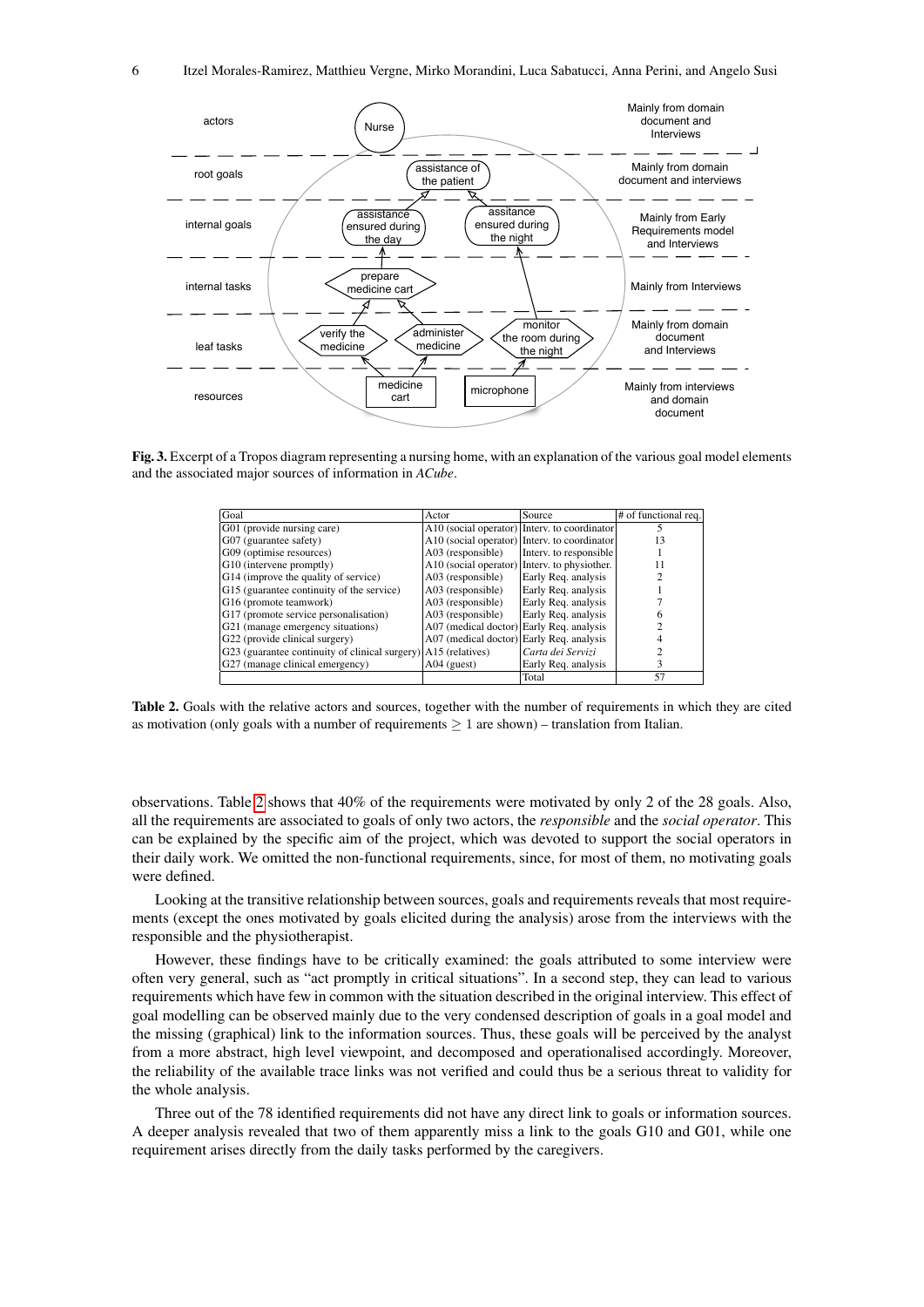### <span id="page-6-2"></span>5 Related Work

Research studies in requirements elicitation, and in particular on approaches based on GO modelling, are relevant for our work. First, the comprehensive survey review on empirical research in requirements elicitation by Dieste et al. [\[4\]](#page-6-0), which derives some conclusions on relative usefulness of different elicitation techniques (e.g. structured interviews gather more information than unstructured interviews; unstructured interviews gather more information than sorting and ranking techniques; and interviewing is cited as the most popular requirements elicitation method). Second, some works define frameworks for the selection of requirements elicitation techniques, within a specific application domain, which propose supporting guidelines for practitioners, as for example [\[8\]](#page-7-1) and [\[11\]](#page-7-4). In addition, [\[6\]](#page-6-1) defines a general model for an iterative requirements elicitation process, in which the selection of a specific requirements elicitation technique is driven by problem, solution, domain characteristics and the actual requirements set to be consolidated.

In fact, for our long term objective we assume as a working hypothesis that the general model proposed by Hickey et al. [\[6\]](#page-6-1) can be used in practice. This model uses domain characteristics and actual requirements for the selection process, so that we need to find out a way to characterise types of knowledge from them. This is motivating the retrospective analysis described in this paper, since it turns out that the elicitation process adopted in *ACube* can be seen as an instantiation of [\[6\]](#page-6-1)'s unified model, in which the *ACube* early requirements goal model can represent the actual requirements.

For the specific elicitation techniques exploited in *ACube*, GO approaches applied in real projects in the health care domain such as [\[2\]](#page-6-6) and, for STS, [\[1\]](#page-6-7), are worth mentioning, confirming the usefulness of GO modelling to understand such complex domains and to elicit the requirements for STSs in these domains.

## <span id="page-6-3"></span>6 Discussion and Conclusion

In this paper we described a retrospective analysis of a project aiming at the development of an STS for a social residence for people suffering from Alzheimer's. Findings from a quantitative and qualitative analysis of the available documentation were reported. First, the information sources of the elements in Tropos early requirements model were presented. Among these information sources the domain document and interviews prevailed as the main sources for discovering elements for an early requirements model. Second, concerning the type of knowledge and the corresponding level of abstraction of model elements, knowledge about elements with lower abstraction, namely tasks, were captured mostly from domain documents, while actors and root level goals where mainly derived from domain stakeholder interviews. Moreover, an important number of goals was discovered only during goal modelling, connecting the different abstraction levels and finding the reasons for activities performed. This reveals that a mixed top-down and bottom-up elicitation strategy (as described by Giorgini et al. [\[5\]](#page-6-5)) was adopted to perform modelling. The analysis shows again that a good documentation is important for keeping a clear understanding of the source of requirements and of the process that was followed by the analysts. Further investigations will be necessary to find missing trace links between the requirements artefacts (e.g., exploiting IR techniques). Moreover, the analysis will be extended to the whole requirements set, including technology-driven and non-functional requirements.

#### References

- <span id="page-6-7"></span>1. Raian Ali, Fabiano Dalpiaz, and Paolo Giorgini. A goal-based framework for contextual requirements modeling and analysis. *Requirements Engineering*, 15(4):439–458, 2010.
- <span id="page-6-6"></span>2. Yuan An, Prudence W. Dalrymple, Michelle Rogers, Patricia Gerrity, Jennifer Horkoff, and Eric S. K. Yu. Collaborative social modeling for designing a patient wellness tracking system in a nurse-managed health care center. In *DESRIST*, 2009.
- <span id="page-6-4"></span>3. A. Cooper, R. Reimann, and D. Cronin. *About face 3: the essentials of interaction design*. Wiley India Pvt. Ltd., 2007.
- <span id="page-6-0"></span>4. Oscar Dieste and Natalia Juristo Juzgado. Systematic review and aggregation of empirical studies on elicitation techniques. *IEEE Trans. Software Eng.*, 37(2):283–304, 2011.
- <span id="page-6-5"></span>5. Paolo Giorgini, John Mylopoulos, Anna Perini, and Angelo Susi. The Tropos Methodology and Software Development Environment. In Yu, Giorgini, Maiden, and Mylopoulos, editors, *Social Modeling for Requirements Engineering*, pages 405–423. MIT Press, 2010.
- <span id="page-6-1"></span>6. Ann M. Hickey and Alan M. Davis. A unified model of requirements elicitation. *J. of Management Information Systems*, 20(4):65–84, 2004.